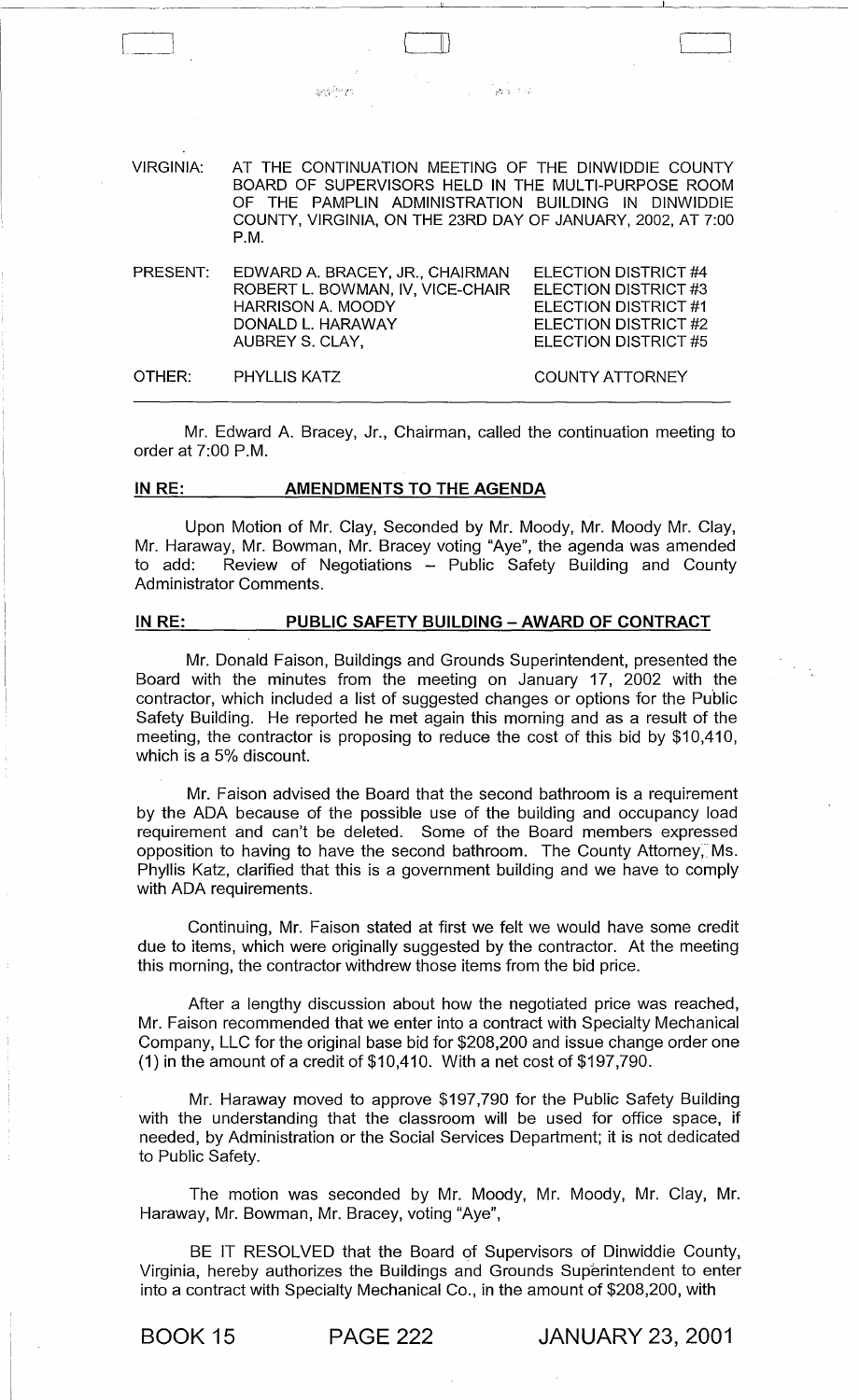the changes as presented and the above stipulations, for the renovation of the Old DVFD building; and

BE IT FURTHER RESOLVED that the Board of Supervisors of Dinwiddie County, Virginia, authorizes Change Order Number One (1) for a credit in the amount of \$10,410, which is a 5% discount.

#### IN RE: COUNTY ADMINISTRATOR COMMENTS

- 1. HB1212 Wendy Ralph, Interim County Administrator, advised the Board that she thought the Committee on Counties, Cities and Towns would be hearing HB1212 on Wednesday, January 30, 2002 at 8:00 A.M. When this is confirmed, she will let the Board know.
- 2. Mrs. Ralph showed the Board copies of a picture of the Historic Courthouse taken by Mr. Tom Van Pelt. The Board instructed her to get prices on a 13X19 picture for the Courthouse and a smaller size  $(8X10)$  for individual use.
- 3. Mrs. Ralph distributed a draft copy of a Certificate of Appreciation for the volunteers, which the Board members approved.

#### IN RE: CLOSED SESSION

Mr. Moody stated I move to close this meeting in order to discuss matters exempt under section:

■ Personnel Matters, § 2.2-3711 A.1, of the Code of Virginia, (candidates for employment OR the assignment, appointment, promotion, performance, demotion, discipline, salaries, compensation, resignation of employees) Administrative Staff, Appointments and Code Compliance.

Mr. Bowman seconded the motion. Mr. Moody, Mr. Clay, Mr. Haraway, Mr. Bowman, Mr. Bracey, voting "Aye", the Board moved into the Closed Meeting at 7:45 P.M.

A vote having been made and approved the meeting reconvened into Open Session at 9:55 P.M.

### IN RE: **CERTIFICATION**

Whereas, this Board convened in a closed meeting under § 2.2-3711 A.1, for the purpose of Personnel - Administrative Staff and Appointments

And whereas, no member has made a statement that there was a departure from the lawful purpose of such closed meeting or the matters identified in the motion were discussed.

Now be it certified, that only those matters as were identified in the motion were heard, discussed or considered in the meeting.

Upon Motion of Mr. Haraway, Seconded by Mr. Clay, Mr. Moody, Mr. Clay, Mr. Haraway, Mr. Bowman, Mr. Bracey, voting "Aye", this Certification Resolution was adopted.

### IN RE: **ADJOURNMENT**

Upon Motion of Mr. Haraway, Seconded by Mr. Moody, Mr. Moody, Mr. Clay, Mr. Haraway, Mr. Bowman, Mr. Bracey, voting "Aye", the meeting

**BOOK 15 PAGE 223 JANUARY 23, 2001.**